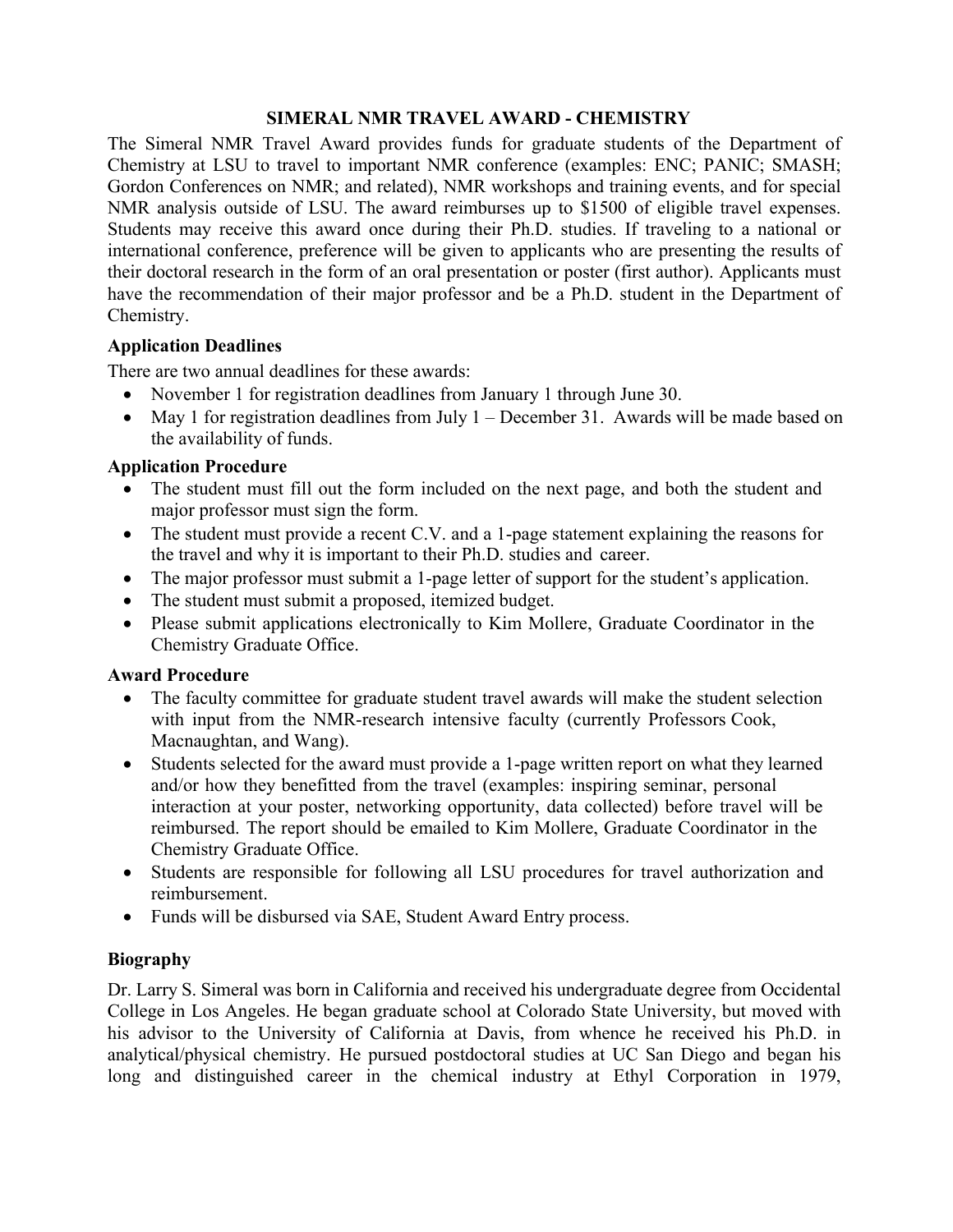becoming part of Albemarle Corporation in 1994. Larry held several leadership and advisory positions, retiring as Distinguished Advisor of Analytical Research and Quality in 2014.

 In retirement, Larry has become affiliated with the Department of Chemistry at LSU, where he is particularly interested in helping our students with their professional development. He serves as a mentor in the NSF I-Corps program. In 2016 he was the Chair of the Baton Rouge Local Section of the ACS. During this time he ran a video competition that ultimately sponsored a group of undergraduates in our SAACS club to attend the Southwest Regional Meeting in Galveston. Inspired by the opportunity this provided for students to present their research and to network, Larry has started this travel award in his name, in the area nearest and dearest to his research heart.